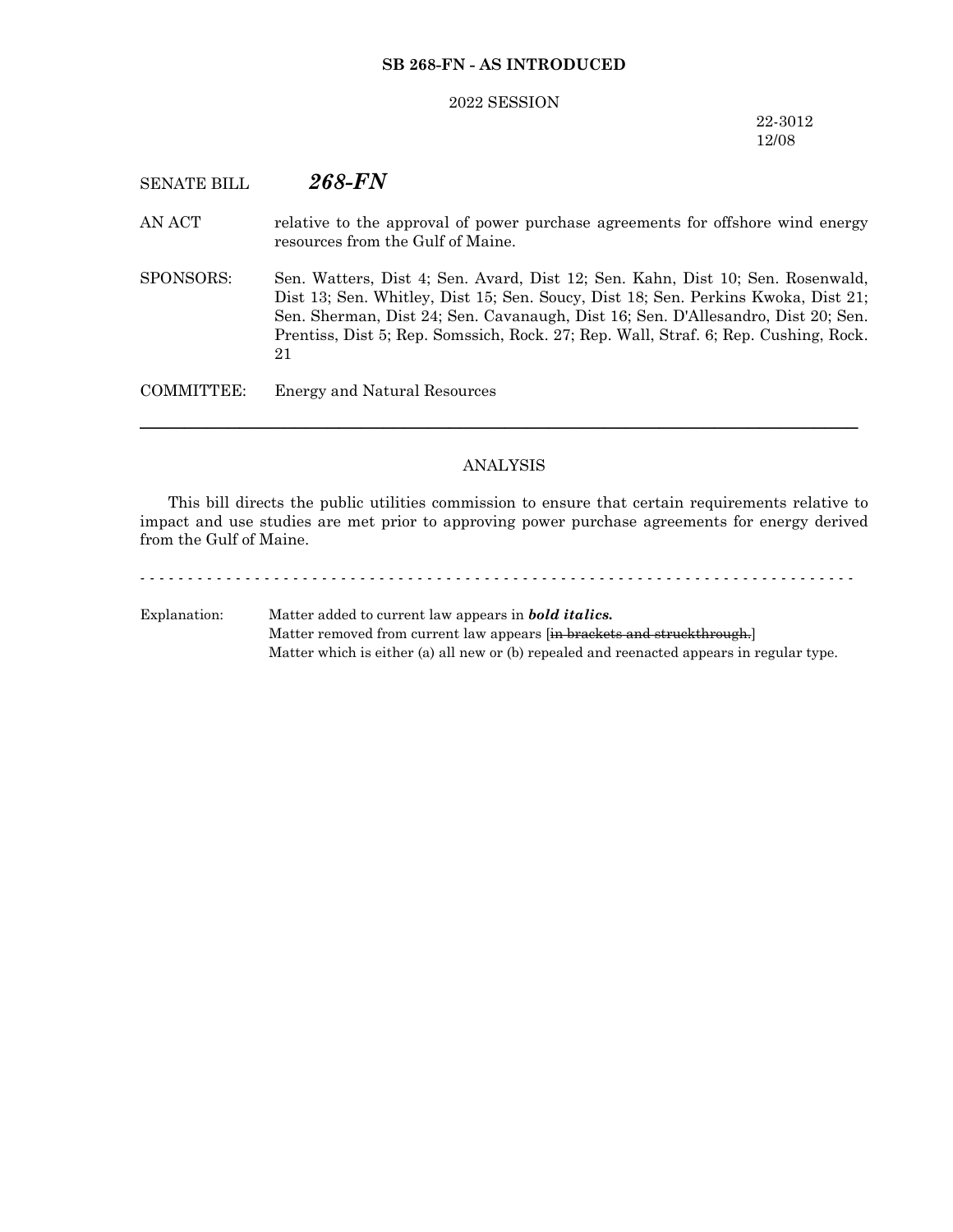#### **SB 268-FN - AS INTRODUCED**

#### STATE OF NEW HAMPSHIRE

*In the Year of Our Lord Two Thousand Twenty Two*

AN ACT relative to the approval of power purchase agreements for offshore wind energy resources from the Gulf of Maine.

*Be it Enacted by the Senate and House of Representatives in General Court convened:*

1 New Paragraph; Power Purchase Agreements. Amend RSA 362-H:2 by inserting after paragraph V the following new paragraph: VI. The public utilities commission shall ensure the provisions of RSA 485-I:5 and RSA 485- I:6, to the extent those provisions are completed, prior to approving power purchase agreements for offshore wind energy resources from the Gulf of Maine. The applicant shall fund the studies required in RSA 485-I:5 and RSA 485-I:6 and such expenses shall be a recoverable expense. 2 Coastal Fund. RSA 485-I:4, III is repealed and reenacted to read as follows: III. All moneys collected by the state to mitigate impacts to wildlife, natural resources, ecosystems, and traditional or existing water-dependent uses, including but not limited to commercial and recreational fishing, including aquaculture, and transit lanes, shall be deposited in the fund established under paragraph I. IV. There is hereby established an agency advisory board to advise the department of environmental services on the distribution moneys from the coastal fund. Members of the advisory board shall include: (a) The commissioner of the department of environmental services, or designee; (b) The commissioner of the department of transportation, or designee; 1 2 3 4 5 6 7 8 9 10 11 12 13 14 15 16

- (c) The executive director of the fish and game department, or designee;
- (d) The commissioner of the department of energy, or designee;
- 18 19

17

(e) The commissioner of the department of natural and cultural resources, or designee;

- (f) The director of New Hampshire homeland security and management, or designee; and 20 21
- 22
- (g) The commissioner of the department of business and economic affairs, or designee.

V. The department of environmental services may collect a reasonable administrative charge, not to exceed 10 percent, on moneys in the fund appropriated to the department to ensure their proper oversight and administration. 23 24 25

3 New Sections; Coastal Zone Management. Amend RSA 485-I by inserting after section 4 the following new sections: 26 27

485-I:5 Geographic Location Description 28

I. The coastal program shall develop and seek approval from the National Oceanic and Atmospheric Administration (NOAA) for a geographic location description (GLD), as described in 15 29 30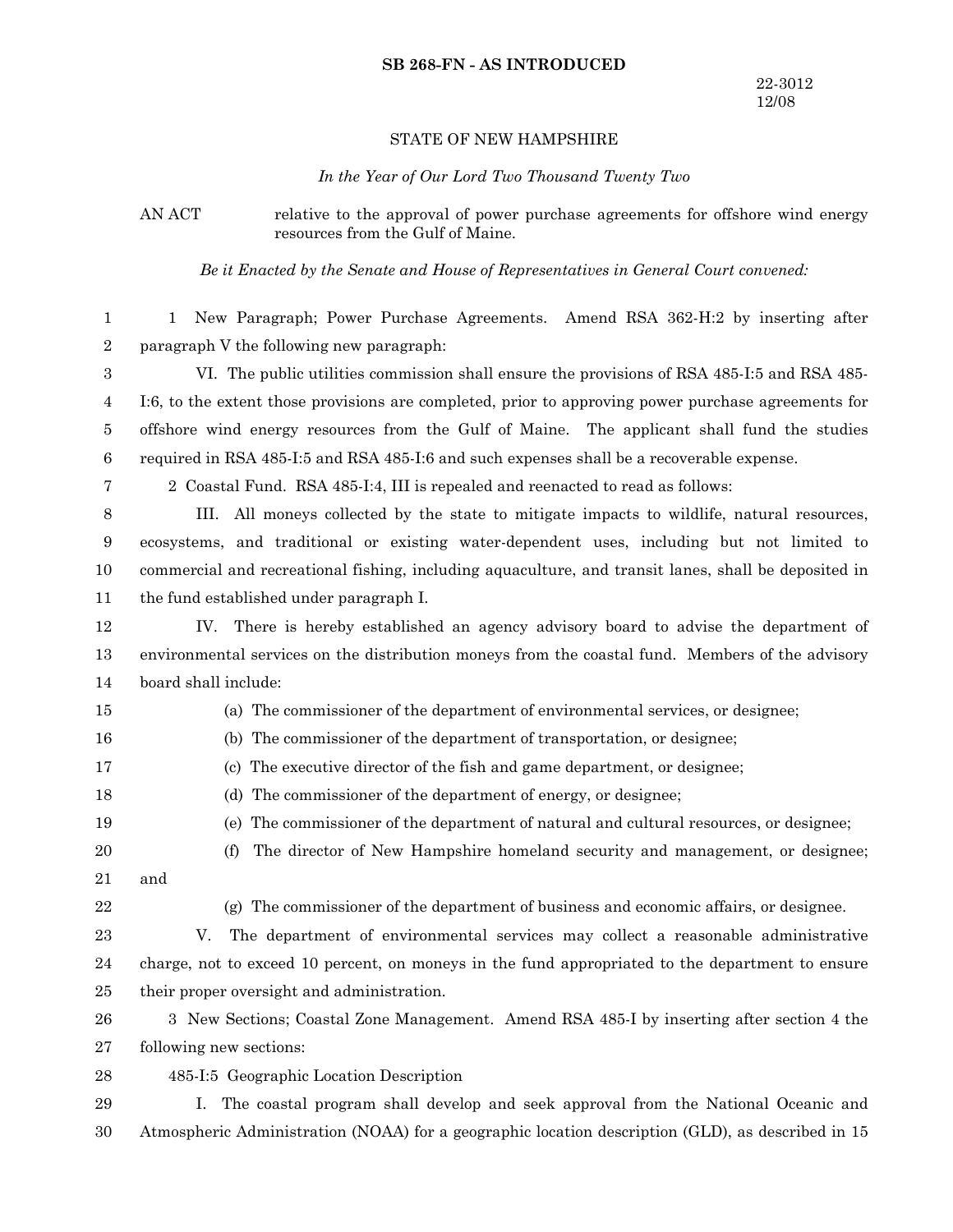#### **SB 268-FN - AS INTRODUCED - Page 2 -**

| 1                | C.F.R. 930.53, for certain activities in federal waters, including but not limited to the development of |  |  |  |  |
|------------------|----------------------------------------------------------------------------------------------------------|--|--|--|--|
| $\boldsymbol{2}$ | offshore wind energy in the Gulf of Maine, deemed to have reasonably foreseeable effects on New          |  |  |  |  |
| $\boldsymbol{3}$ | Hampshire's coastal resources and/or uses.                                                               |  |  |  |  |
| 4                | II. The coastal program shall conduct an effects analysis as described in 15 C.F.R. 923.84(d),           |  |  |  |  |
| 5                | to identify:                                                                                             |  |  |  |  |
| 6                | (a) The affected uses, such as:                                                                          |  |  |  |  |
| 7                | Commercial and recreational fishing and associated infrastructure, boating,<br>(1)                       |  |  |  |  |
| 8                | tourism, shipping, and energy facilities, and                                                            |  |  |  |  |
| 9                | (2) Affected resources, such as fish, marine mammals, reptiles, birds, habitats, and                     |  |  |  |  |
| 10               | landmarks.                                                                                               |  |  |  |  |
| 11               | (b) Where and in what densities the resources and uses are found.                                        |  |  |  |  |
| 12               | (c) How the state has a specific interest in the resources or uses.                                      |  |  |  |  |
| 13               | (d) Where the proposed activity overlaps with the resources and uses.                                    |  |  |  |  |
| 14               | (e) Impacts to the resources or uses from the proposed activity.                                         |  |  |  |  |
| 15               | A reasonable showing of a causal connection to the proposed activity, including how<br>(f)               |  |  |  |  |
| 16               | the impacts from the activity results in reasonably foreseeable effects on the state's coastal resources |  |  |  |  |
| 17               | or uses.                                                                                                 |  |  |  |  |
| 18               | (g) Why any required mitigation may be inadequate.                                                       |  |  |  |  |
| 19               | (h) Empirical data and information that supports the effects analysis and can be shown                   |  |  |  |  |
| 20               | to be reliable, visualizes the affected areas, resources and use with maps, and shows values, trends,    |  |  |  |  |
| 21               | and vulnerabilities.                                                                                     |  |  |  |  |
| $\bf{22}$        | III. The coastal program and fish and game department shall collaborate as necessary with                |  |  |  |  |
| 23               | New Hampshire Sea Grant, and other stakeholders, to develop a GLD, and to identify the partners,         |  |  |  |  |
| 24               | including New Hampshire's commercial and recreational fishing community, and resources needed            |  |  |  |  |
| 25               | to develop the GLD.                                                                                      |  |  |  |  |
| 26               | 485-I:6 Additional Studies or Mitigation.                                                                |  |  |  |  |
| 27               | I. For the purposes of this section, "mitigation" means actions or impact fees relative to               |  |  |  |  |
| $\bf 28$         | coastal resources or uses, including wildlife, natural resources, ecosystems, and traditional or         |  |  |  |  |
| 29               | existing water- dependent uses, including but not limited to, commercial and recreational fishing,       |  |  |  |  |
| $30\,$           | including aquaculture, and transit lanes that cannot be avoided or minimized.                            |  |  |  |  |
| 31               | The coastal program in coordination with the fish and game department and other<br>П.                    |  |  |  |  |
| $32\,$           | relevant state agencies shall determine, in consultation with the impacted communities, whether          |  |  |  |  |
| 33               | additional studies and/or mitigation are required under proposals for offshore wind development in       |  |  |  |  |
| 34               | the Gulf of Maine. Any required studies or mitigation shall be included in agreements with               |  |  |  |  |
| $35\,$           | developers of offshore wind energy in the Gulf of Maine and the power purchase agreements for Gulf       |  |  |  |  |
| 36               | of Maine renewable energy resources.                                                                     |  |  |  |  |

$$
^{37}
$$

4 Effective Date. This act shall take effect 60 days after its passage.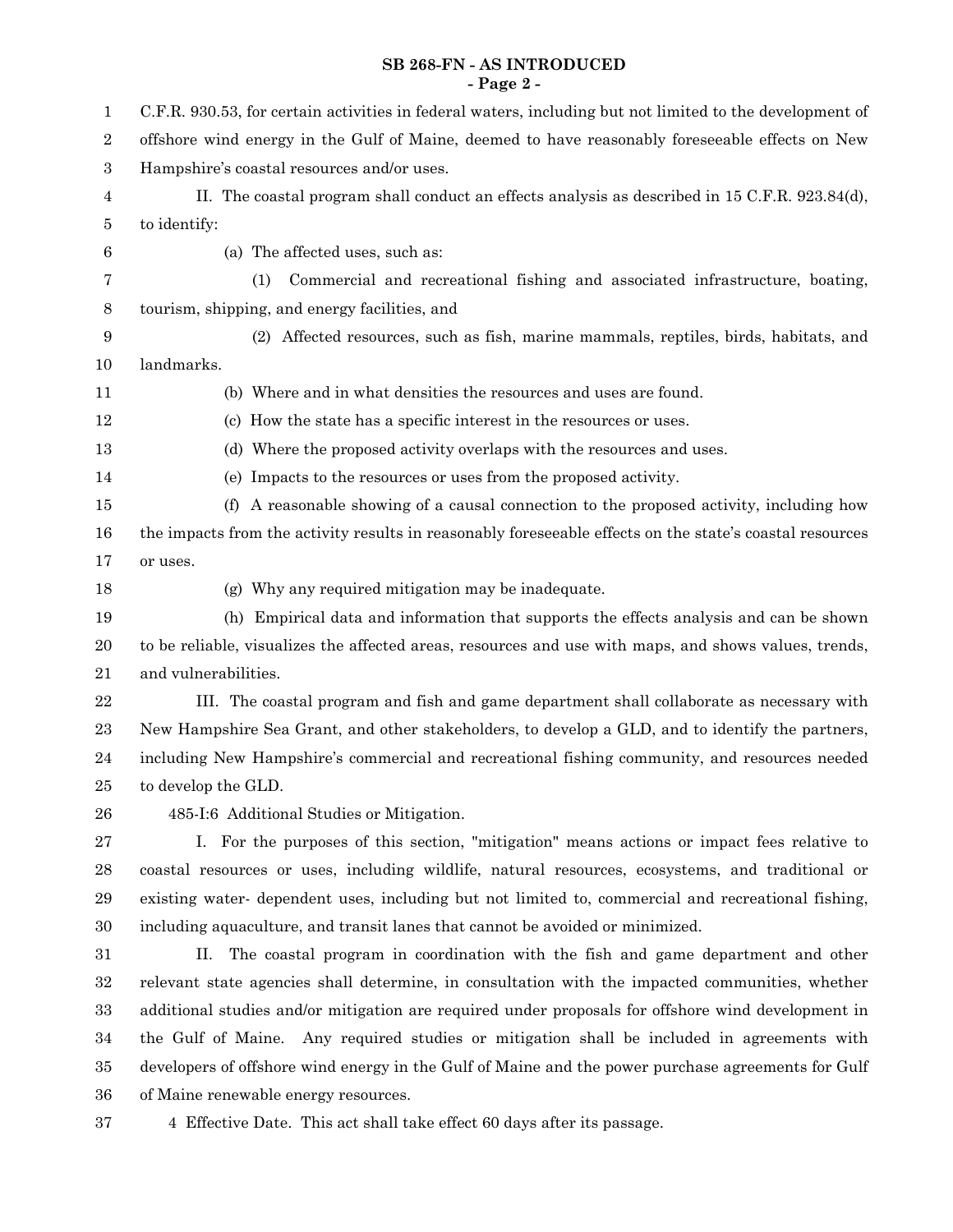LBA 22-3012 Redraft 12/10/21

# **SB 268-FN- FISCAL NOTE AS INTRODUCED**

AN ACT relative to the approval of power purchase agreements for offshore wind energy resources from the Gulf of Maine.

**FISCAL IMPACT: [ X ] State [ ] County [ ] Local [ ] None**

|                        | <b>Estimated Increase / (Decrease)</b> |           |         |                     |
|------------------------|----------------------------------------|-----------|---------|---------------------|
| <b>STATE:</b>          | FY 2022                                | FY 2023   | FY 2024 | <b>FY 2025</b>      |
| Appropriation          | \$0                                    | \$0       | $\$0$   | \$0                 |
| Revenue                | \$0                                    | \$0       | \$0     | \$0                 |
| <b>Expenditures</b>    | \$0                                    | \$0       | \$0     | \$0                 |
| <b>Funding Source:</b> | General<br>Fund (RSA 485-1:4)          | Education | Highway | [X] Other - Coastal |

#### **METHODOLOGY:**

This bill directs the public utilities commission to ensure that certain requirements relative to impact and use studies are met prior to approving power purchase agreements for energy derived from the Gulf of Maine.

The Department of Energy indicates the fiscal impact of this bill depends on whether there are purchase power agreements (PPAs) to procure power from an offshore wind development, how many, and the number of utilities requesting approval of PPAs. If no PPAs are executed, then there is no cost. If a PPA is entered into, then all of the costs associated would be covered by revenue from the utility. The utility would then be allowed to recover those expenses through the rates they charge utility customers, including the state, county, and local governments. The impact on electric rates as a result of the bill is indeterminable.

The Department of Environmental Services indicates the purpose of this bill is to provide a mechanism to collect and distribute funds generated though mitigation requirements related to the development of offshore wind energy. The future development of offshore wind energy in the Gulf of Maine may have unforeseen impacts on ocean users, such as the commercial fishing industry. The federal permits that allow for the energy development may require mitigation of those impacts. This bill would have those dollars deposited in the Coastal Fund. At this time, the best estimate of when offshore wind development would actually occur is a minimum of 5 years from now. As such, it is not possible at this moment to determine the scope, locations, and potential impacts of those facilities. It is also unknown today the number of ocean users who